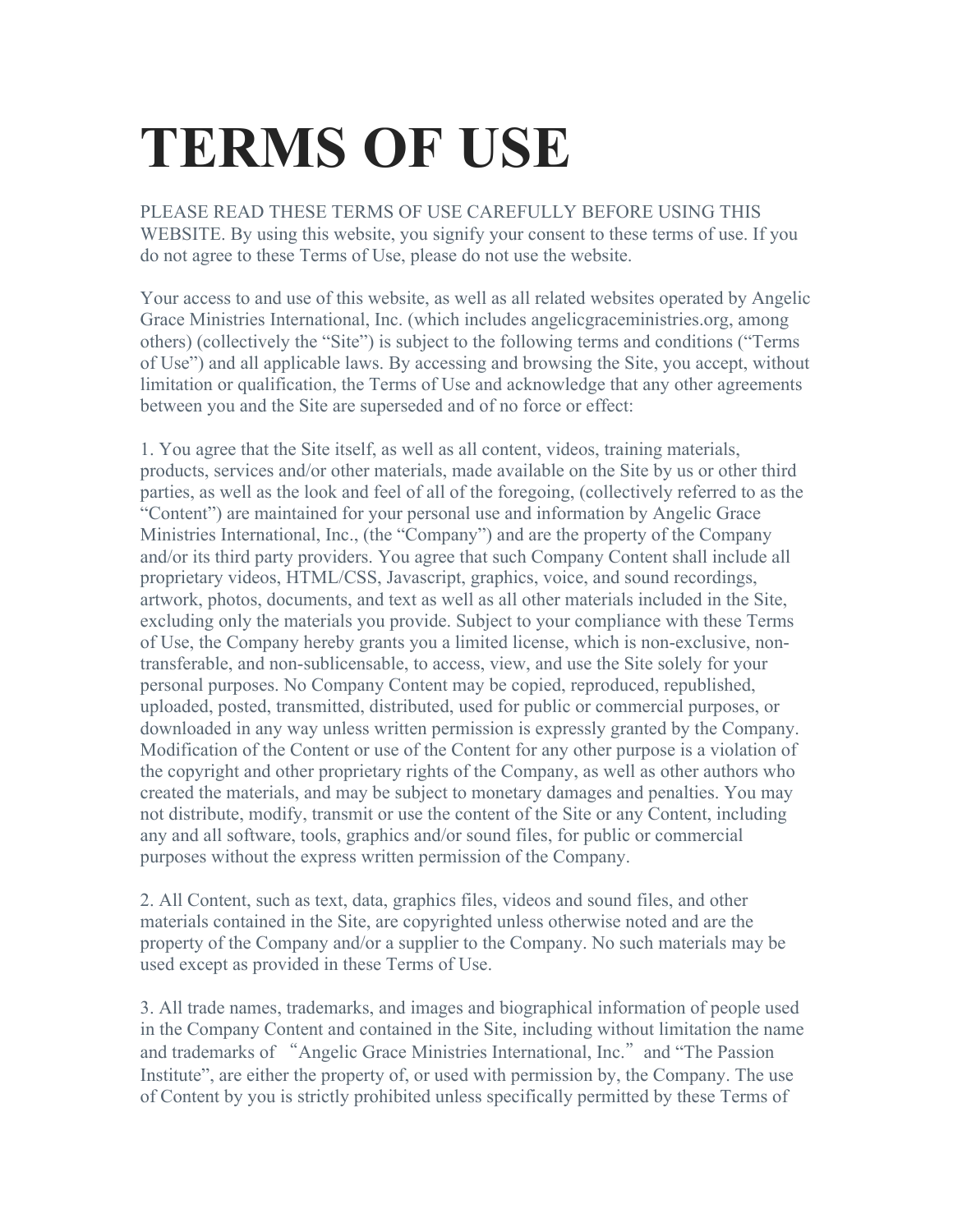Use. Any unauthorized use of Content may violate the copyright, trademark, and other proprietary rights of the Company and/or third parties, as well as the laws of privacy and publicity, and other regulations and statutes. Nothing contained in this Agreement or in the Site shall be construed as granting, by implication or otherwise, any license or right to use any Trademark or other proprietary information without the express written consent of the Company or third party owner. The Company respects the copyright, trademark and all other intellectual property rights of others. The Company has the right, but has no obligation, to remove content and accounts containing materials that it deems, in its sole discretion, to be unlawful, offensive, threatening, libelous, defamatory, pornographic, obscene or otherwise objectionable or violates any party's intellectual property or these Terms of Use. If you believe that your intellectual property rights are being violated and/or that any work belonging to you has been reproduced on the Site or in any Content in any way, you may notify Company at minangelagracey@gmail.com. Please provide your name and contact information, the nature of your work and how it is being violated, all relevant copyright and/or trademark registration information, the location/URL of the violation, and any other information you believe is relevant.

4. While the Company uses reasonable efforts to include accurate and up-to-date information in the Site, the Company makes no warranties or representations as to its accuracy. The Company assumes no liability or responsibility for any errors or omissions in the content of the Site.

5. When you register with the Company and/or this Site, you expressly consent to receive any notices, announcements, agreements, disclosures, reports, documents, communications concerning new products or services, or other records or correspondence from the Company. You consent to receive notices electronically by way of transmitting the notice to you by email.

6. If you send comments or suggestions about the Site to the Company, including, but not limited to, notes, text, drawings, images, designs or computer programs, such submissions shall become, and shall remain, the sole property of the Company. No submission shall be subject to any obligation of confidence on the part of the Company. The Company shall exclusively own all rights to (including intellectual property rights thereto), and shall be entitled to unrestricted use, publication, and dissemination as to all such submissions for any purpose, commercial or otherwise without any acknowledgment or compensation to you.

7. The Company shall use commercially reasonable efforts to restrict unauthorized access to our data and files. However no system whether or not password protected can be entirely impenetrable. You acknowledge that it may be possible for an unauthorized third party to access, view, copy, modify, or distribute the data and files you store using the Site. Use of the Site is completely at your own risk.

8. The Company will not intentionally disclose any personally identifying information about you to third parties, except where the Company, in good faith, believes such disclosure is necessary to comply with the law or enforce these Terms of Use. By using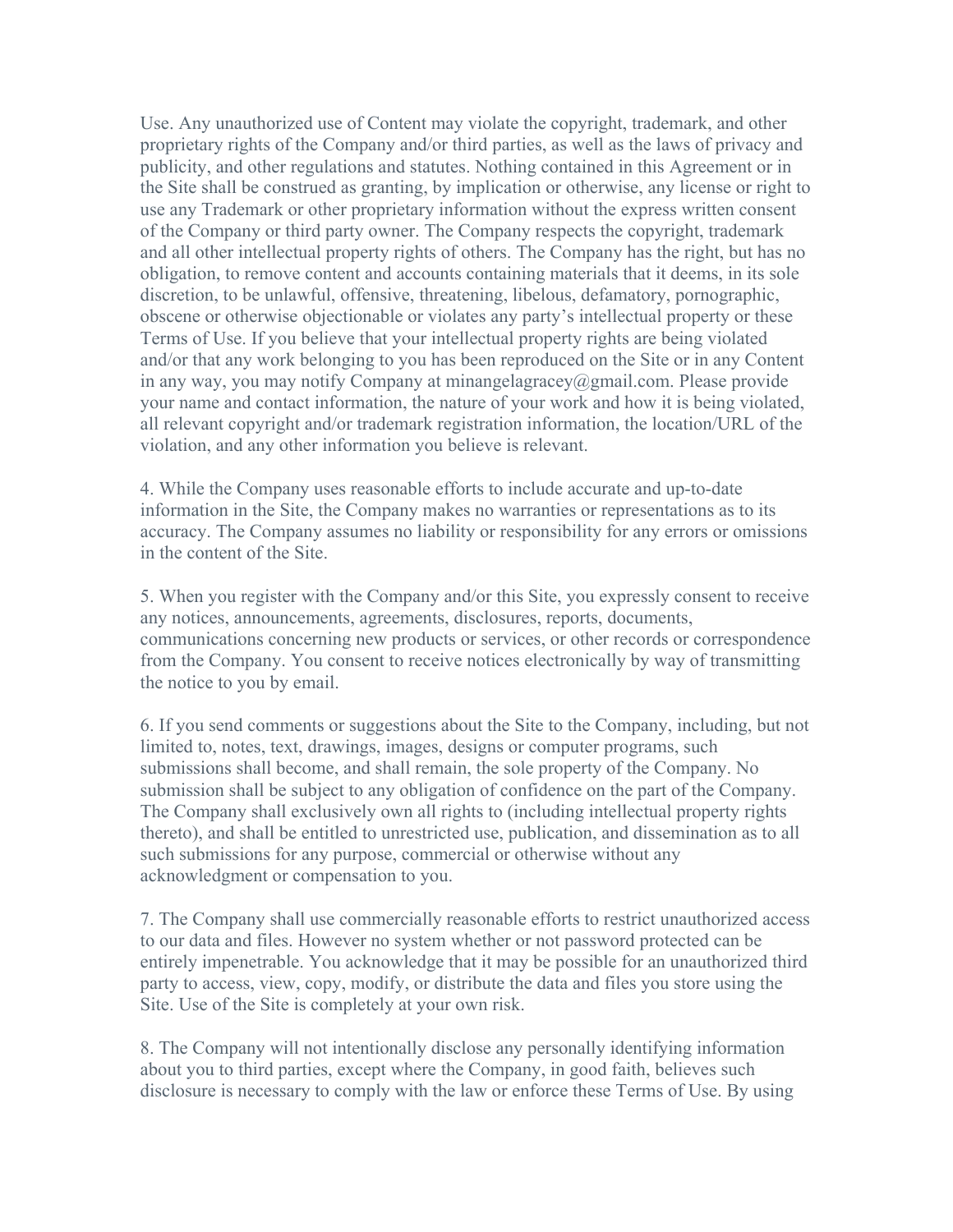the Site, you signify your acceptance of the Company's Privacy Policy. If you do not agree with this Privacy Policy, in whole or part, please do not use this Site.

9. NEITHER THE COMPANY NOR ANY OTHER PARTY INVOLVED IN CREATING, PRODUCING, OR MAINTAINING THE SITE AND/OR ANY CONTENT ON THE SITE SHALL BE LIABLE UNDER ANY CIRCUMSTANCES FOR ANY DIRECT, INCIDENTAL, CONSEQUENTIAL, INDIRECT, OR PUNITIVE DAMAGES ARISING OUT OF YOUR ACCESS TO OR USE OF THE SITE. WITHOUT LIMITING THE FOREGOING, ALL CONTENT ON THE SITE IS PROVIDED "AS IS" WITHOUT WARRANTY OF ANY KIND, EITHER EXPRESSED OR IMPLIED, INCLUDING, BUT NOT LIMITED TO, THE IMPLIED WARRANTIES OF MERCHANTABILITY OR FITNESS FOR A PARTICULAR PURPOSE. THE COMPANY DOES NOT WARRANT OR MAKE ANY REPRESENTATIONS REGARDING THE USE OF THE MATERIALS IN THE SITE, THE RESULTS OF THE USE OF SUCH MATERIALS, THE SUITABILITY OF SUCH MATERIALS FOR ANY USER'S NEEDS OR THE LIKELIHOOD THAT THEIR USE WILL MEET ANY USER'S EXPECTATIONS, OR THEIR CORRECTNESS, ACCURACY, RELIABILITY, OR CORRECTION. THE COMPANY LIKEWISE DOES NOT WARRANT OR MAKE ANY REPRESENTATIONS OR GUARANTEES THAT YOU WILL EARN ANY MONEY USING THE SITE OR THE COMPANY'S TECHNOLOGY OR SERVICES. YOU ACCEPT ALL RESPONSIBILITY FOR EVALUATING YOUR OWN EARNING POTENTIAL AS WELL AS EXECUTING YOUR OWN BUSINESS AND SERVICES. YOUR EARNING POTENTIAL IS ENTIRELY DEPENDENT ON YOUR OWN PRODUCTS, IDEAS, TECHNIQUES; YOUR EXECUTION OF YOUR BUSINESS PLAN; THE TIME YOU DEVOTE TO THE PROGRAM, IDEAS AND TECHNIQUES OFFERED AND UTILIZED; AS WELL AS YOUR FINANCES, YOUR KNOWLEDGE AND YOUR SKILL. SINCE THESE FACTORS DIFFER AMONG ALL INDIVIDUALS, THE COMPANY CANNOT AND DOES NOT WARRANT OR MAKE ANY REPRESENTATIONS OR GUARANTEES REGARDING YOUR SUCCESS OR INCOME LEVEL. THE COMPANY DOES NOT WARRANT THAT USE OF THE MATERIALS WILL BE UNINTERRUPTED OR ERROR FREE, THAT DEFECTS WILL BE CORRECTED, OR THAT THIS SITE, THE CONTENT, AND/OR THE MATERIALS AVAILABLE ON THIS SITE ARE FREE FROM BUGS OR VIRUSES OR OTHER HARMFUL COMPONENTS. YOU ASSUME ALL RESPONSIBILITY FOR THE COST OF ALL NECESSARY REPAIRS OR CORRECTIONS. THE COMPANY SHALL NOT BE RESPONSIBLE FOR ANY PERFORMANCE OR SERVICE PROBLEMS CAUSED BY ANY THIRD PARTY WEBSITE OR THIRD PARTY SERVICE PROVIDER. ANY SUCH PROBLEM SHALL BE GOVERNED SOLELY BY THE AGREEMENT BETWEEN YOU AND THAT PROVIDER. Please note that the applicable jurisdiction may not allow the exclusion of implied warranties. Some of the above exclusions may thus not apply to you.

10. THE COMPANY SHALL NOT BE RESPONSIBLE FOR ANY PERFORMANCE OR SERVICE PROBLEMS CAUSED BY ANY THIRD PARTY WEBSITE OR THIRD PARTY SERVICE PROVIDER (including, for example, your web service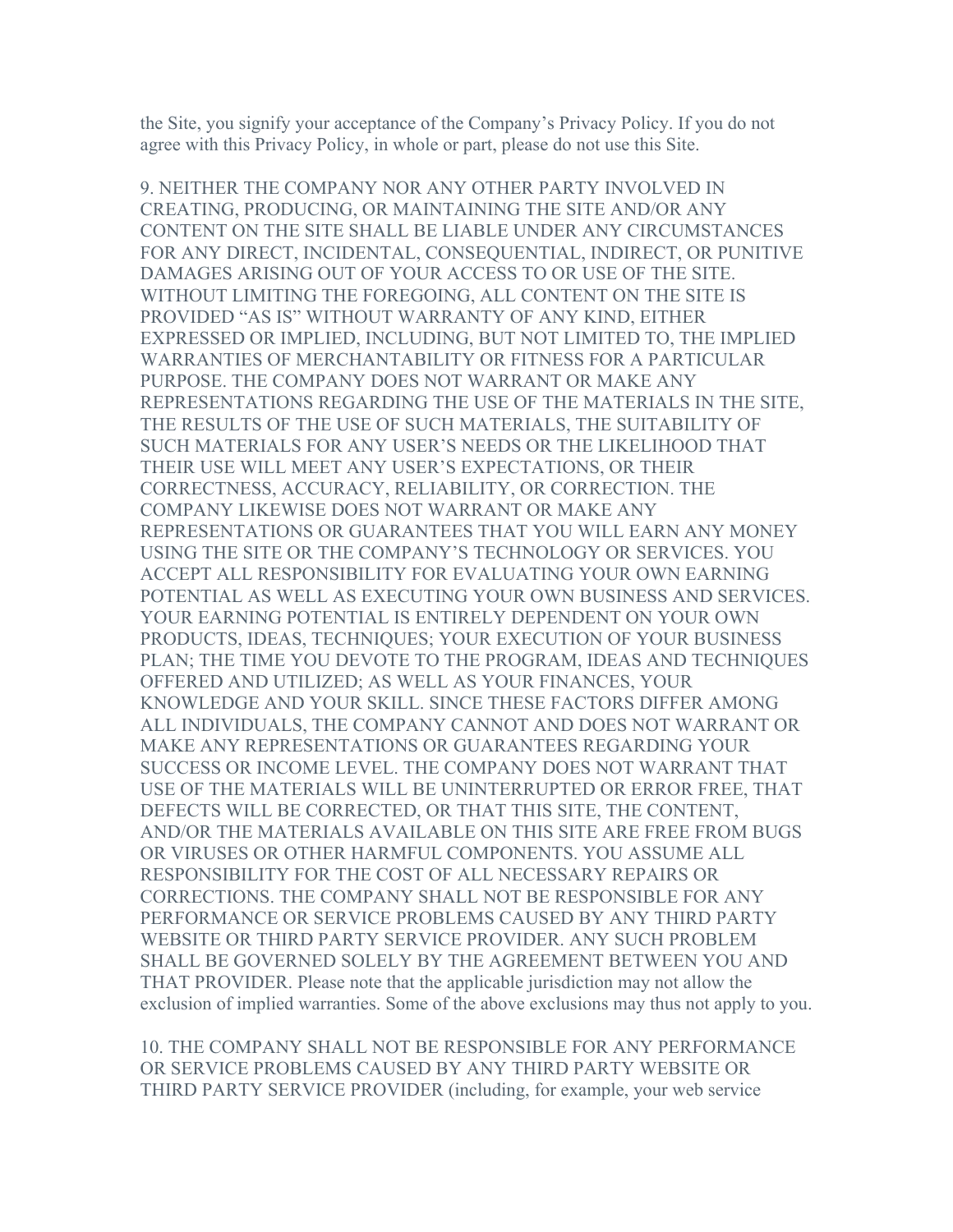provider service, Stripe payment services, your software and/or any updates or upgrades to that software). ANY SUCH PROBLEM SHALL BE GOVERNED SOLELY BY THE AGREEMENT BETWEEN YOU AND THAT PROVIDER. THE COMPANY RESERVES THE RIGHT TO DETERMINE, IN ITS SOLE DISCRETION, WHETHER THE COMPANY IS RESPONSIBLE FOR ANY SUCH MALFUNCTION OR DISRUPTION. THE COMPANY ALSO RESERVES THE RIGHT TO LIMIT YOUR USE OF THE SITE AND/OR THE CONTENT OR TO TERMINATE YOUR ACCOUNT SHOULD THE COMPANY DETERMINE THAT YOU HAVE VIOLATED THESE TERMS OF USE, OR THAT YOU HAVE VIOLATED ANY OTHER RULES OR CONDITIONS OF THE COMPANY. THE COMPANY RESERVES THE RIGHT TO REFUSE ACCESS TO THE SITE AND/OR THE COMPANY'S CONTENT, PRODUCTS AND/OR SERVICES TO ANYONE IN ITS SOLE DISCRETION. THE COMPANY RESERVES THE RIGHT TO DETERMINE, IN ITS SOLE DISCRETION, WHETHER THE COMPANY IS RESPONSIBLE FOR ANY SUCH MALFUNCTION OR DISRUPTION. THE COMPANY MAY, IN ITS SOLE DISCRETION, REFUND THE INITIAL FEE CHARGED FOR ANY USE OF THE SITE AND/OR ANY CONTENT OR A PRO-RATA PORTION THEREOF CONSISTENT WITH THE COMPANY'S REFUND POLICY. THE COMPANY SHALL REFUSE ANY REFUND THIRTY (30) DAYS AFTER YOUR PAYMENT FOR USE OF THE SITE AND/OR ANY CONTENT, EITHER PURSUANT TO THE COMPANY'S CUSTOMER LICENSE AGREEMENT OR OTHERWISE, REGARDLESS OF THE REASON FOR DISRUPTION.

11. IN NO EVENT SHALL THE COMPANY BE LIABLE FOR ANY SPECIAL, INCIDENTAL, INDIRECT, PUNITIVE, RELIANCE OR CONSEQUENTIAL DAMAGES, WHETHER FORESEEABLE OR NOT, INCLUDING, BUT NOT LIMITED TO, DAMAGE OR LOSS OF PROPERTY, EQUIPMENT, INFORMATION OR DATA, LOSS OF PROFITS, REVENUE OR GOODWILL, COST OF CAPITAL, COST OF REPLACEMENT SERVICES, OR CLAIMS FOR SERVICE INTERRUPTIONS OR TRANSMISSION PROBLEMS, OCCASIONED BY ANY DEFECT IN THE SITE, THE CONTENT, AND/OR RELATED MATERIALS, THE INABILITY TO USE SERVICES PROVIDED HEREUNDER OR ANY OTHER CAUSE WHATSOEVER WITH RESPECT THERETO, REGARDLESS OF THEORY OF LIABILITY. THIS LIMITATION WILL APPLY EVEN IF THE COMPANY HAS BEEN ADVISED OR IS AWARE OF THE POSSIBILITY OF SUCH DAMAGES.

12. You agree to indemnify and hold the Company and each of its directors, officers employees, and agents, harmless from any and all liabilities, claims, damages and expenses, including reasonable attorney's fees, arising out of or relating to (i) your breach of this Agreement, (ii) any violation by you of law or the rights of any third party, (iii) any materials, information, works and/or other content of whatever nature or media that you post or share on or through the Site, (iv) your use of the Site or any services that the Company may provide via the Site, and (v) your conduct in connection with the Site or the services or with other users of the Site or the services. The Company reserves the right to assume the exclusive defense of any claim for which we are entitled to